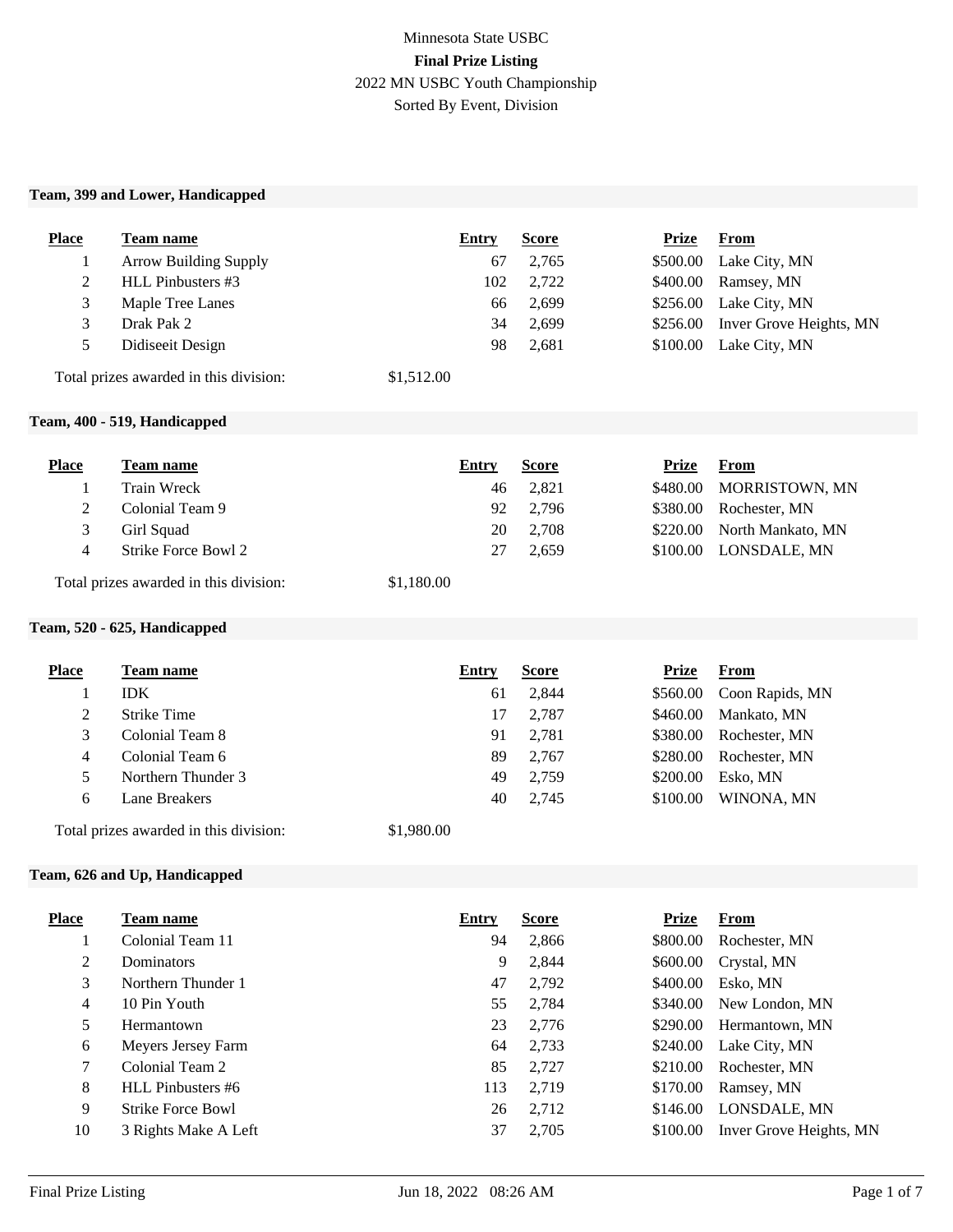2022 MN USBC Youth Championship

Sorted By Event, Division

| Total prizes awarded in this division: | \$3,296.00 |  |
|----------------------------------------|------------|--|
| Total prizes awarded in this event:    | \$7,968.00 |  |

### **Doubles, 239 and Below, Handicapped**

| <b>Place</b>   | <b>Team name</b>                       | Entry      | <b>Score</b> | <b>Prize</b> | From                    |
|----------------|----------------------------------------|------------|--------------|--------------|-------------------------|
|                | Schmidt, Emily C / Stahl, Caitlin A    | 20         | 1,482        | \$300.00     | North Mankato, MN       |
| $\overline{2}$ | Corey, Evan J / Keys, Nike             | 67         | 1,472        | \$280.00     | Lake City, MN           |
| 3              | Nolan, Hannah M / Roach, Dexter R      | 62         | 1,437        | \$240.00     | Lake City, MN           |
| 4              | Ksiazek, James M / Norgard, Rhys J     | 34         | 1,404        | \$210.00     | Inver Grove Heights, MN |
| 5              | Nelson, Tristan / Whetston, Quinn      | 57         | 1,385        | \$182.00     | New London, MN          |
| 6              | Fields, Bryton K / Fields, Teaghan D   | 115        | 1,381        | \$150.00     | <b>BRAINERD, MN</b>     |
| 7              | Meyer, Cooper T / Fick, Nolan E        | 98         | 1,377        | \$120.00     | Lake City, MN           |
| 8              | Keys, Tatum / Timm, Asher              | 62         | 1,372        | \$100.00     | Lake City, MN           |
| 9              | Waugh, Mason A / Lamont, Lane C        | 101        | 1,370        | \$80.00      | Medford, MN             |
| 10             | Ball, Connor / Woods, Kellen M         | 66         | 1,367        | \$50.00      | Lake City, MN           |
|                | Total prizes awarded in this division: | \$1,712.00 |              |              |                         |

### **Doubles, 240 - 299, Handicapped**

| <b>Place</b>   | <b>Team name</b>                                     | Entry | <b>Score</b> | <b>Prize</b> | <b>From</b>            |
|----------------|------------------------------------------------------|-------|--------------|--------------|------------------------|
|                | Wojcik, Keaton / Wojcik, Braxton                     | 17    | 1,517        | \$280.00     | Mankato, MN            |
| 2              | Boese, Jared A / Boese, Nathan M                     | 46    | 1.471        | \$260.00     | <b>MORRISTOWN, MN</b>  |
| 3              | Whetston, Aiden / Lere, Wesley                       | 54    | 1,422        | \$220.00     | New London, MN         |
| $\overline{4}$ | Hunt, Tanner M / Weese, Xavier J                     | 52    | 1,414        | \$196.00     | Woodbury, MN           |
| 5              | Schindeldecker, Brady J / Beaudry, Ryan S            | 97    | 1.413        |              | \$180.00 Lakeville, MN |
| 6              | Johnson, Cheyenne / Watson, Jacob M                  | 21    | 1,383        | \$160.00     | MANKATO, MN            |
| 6              | Condon, Amber L / Viker, Taya M                      | 89    | 1,383        | \$160.00     | Rochester, MN          |
| 8              | Thibodeau, Fayth B / Platt, Rachel V                 | 61    | 1,381        | \$120.00     | Coon Rapids, MN        |
| 9              | Hoskins, Xander M / Lankki, Hunter                   | 103   | 1,362        | \$100.00     | Ramsey, MN             |
| 10             | Laing, Lydia J / Olson, Haley                        | 15    | 1,357        | \$50.00      | St Paul, MN            |
| 10             | Patin, Braydn S / Kessler-Pohlman, Storm D           | 121   | 1,357        | \$50.00      | Winona, MN             |
|                | \$1,776.00<br>Total prizes awarded in this division: |       |              |              |                        |

### **Doubles, 300 - 369, Handicapped**

| <b>Place</b> | <b>Team name</b>                             | Entry | <b>Score</b> | <b>Prize</b> | <b>From</b>             |
|--------------|----------------------------------------------|-------|--------------|--------------|-------------------------|
|              | Bushnell, Aleczander J / Cronin, Cayllum J   | 48    | 1,523        | \$400.00     | Esko, MN                |
| 2            | Mitchell, Sean A / Dahlin, Alex J            | 112   | 1,516        | \$300.00     | Ramsey, MN              |
| 3            | Laqua, Resa J / Burns, Cc M                  | 64    | 1,481        |              | \$230.00 Lake City, MN  |
| 4            | Katzenberger, Samuel D / Robertson, Caedon S | 85    | 1,430        | \$210.00     | Rochester, MN           |
| 5.           | Colligan, Alexander L / Denny, Carter J      | 92    | 1,428        | \$200.00     | Rochester, MN           |
| 6            | Hansen, Bradyn T / DARGER, KEELAN            | 55    | 1,424        |              | \$180.00 New London, MN |
|              | Michael, Alexandra K / Bettendorf, Sadie     | 107   | 1.410        | \$170.00     | Ramsey, MN              |
| 8            | Frechette, Zachary P / Granmoe, Cole V       | 112   | 1,408        | \$160.00     | Ramsey, MN              |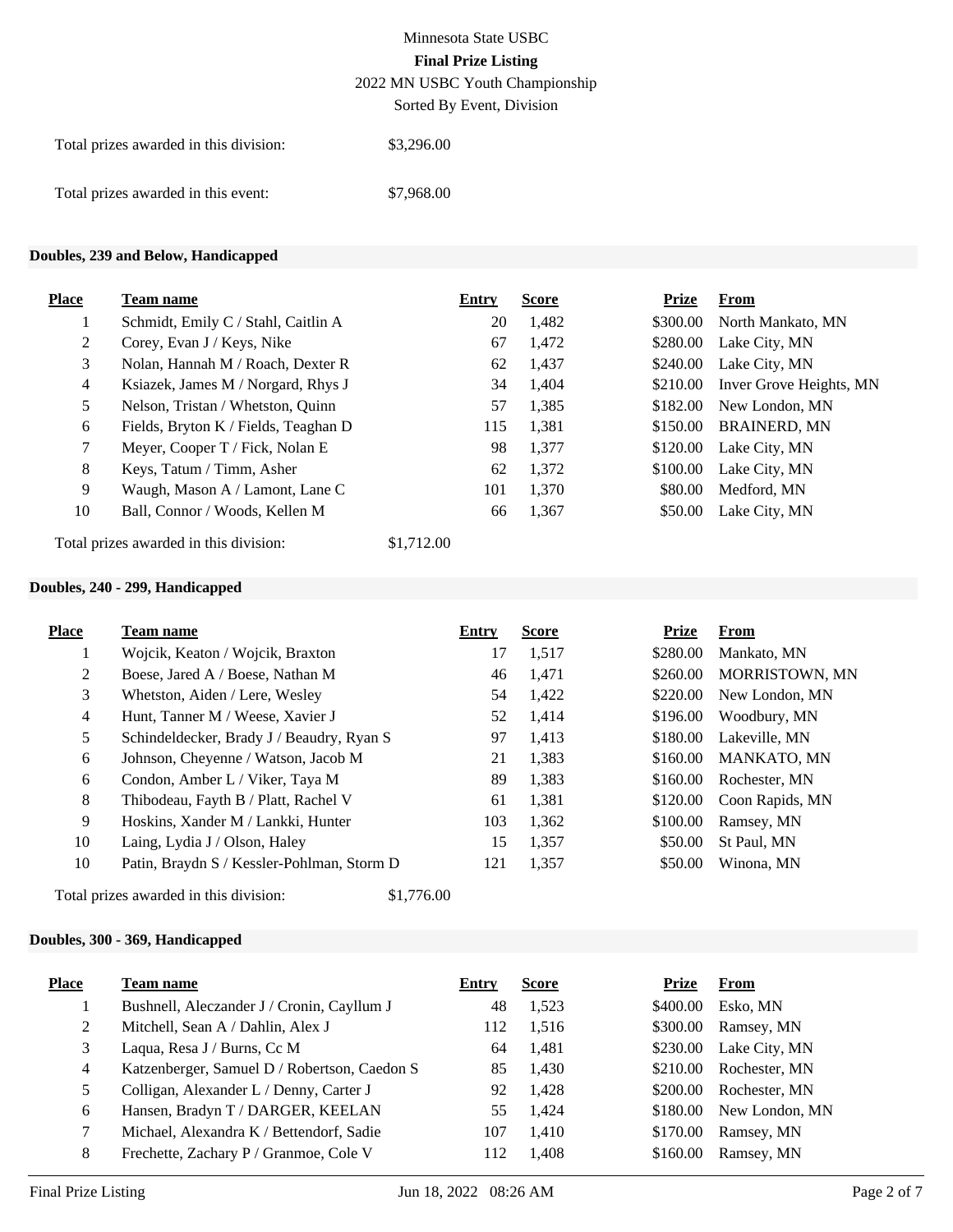2022 MN USBC Youth Championship

Sorted By Event, Division

| 9  | Johnson, Wilson / Schamp, Nolan A          | 74  | 1,391 | \$140.00 | Minneapolis, MN |
|----|--------------------------------------------|-----|-------|----------|-----------------|
| 10 | Christopherson, Cooper / Petschow, Chase A | 100 | 1,375 | \$120.00 | Winona, MN      |
| 10 | Balk, Nolan / Mavity, Hendrix              | 26  | 1,375 | \$120.00 | LONSDALE, MN    |
| 12 | Critelli, Jayden A / Skinner, Zoe          | 9   | 1.374 | \$100.00 | Crystal, MN     |
| 13 | Skinner, Zoe / Skinner, Michael            | 125 | 1,367 | \$90.00  | Rochester, MN   |
| 14 | Weyer, Jenna A / Houghton, Dane R          | 68  | 1,365 | \$80.00  | Lake City, MN   |
| 15 | Gusa, Jaxon / Kohrs, Andru M               |     | 1,356 | \$70.00  | Wabasha, MN     |
| 16 | Lau, Aiden D / Lau, Cody L                 | 21  | 1,355 | \$50.00  | MANKATO, MN     |
|    |                                            |     |       |          |                 |

Total prizes awarded in this division: \$2,620.00

### **Doubles, 370 and Over, Handicapped**

| <b>Place</b> | <b>Team name</b>                                | Entry | <b>Score</b> | Prize    | From                    |
|--------------|-------------------------------------------------|-------|--------------|----------|-------------------------|
|              | Honecker, Wyatt / Condon, Zachary J             | 86    | 1,579        | \$360.00 | Rochester, MN           |
| 2            | Mattison, Jacob / Henrichsmeyer, Traeten        | 123   | 1,535        | \$300.00 | Owatonna, MN            |
| 3            | Graves, Charles L / Mayer, Drake T              | 86    | 1,529        | \$200.00 | Rochester, MN           |
| 4            | Weatherstone, Stuart S / Hanson, Joshua D       | 85    | 1,461        | \$140.00 | Rochester, MN           |
|              | Rittenour, Elizabeth (Lizzy) / Peterson, Dawson | 108   | 1,443        | \$102.00 | Ramsey, MN              |
| 6            | Drkula, Dustin R / Drkula, Brady N              | 35    | 1,390        | \$80.00  | Inver Grove Heights, MN |
|              | Weatherstone, Soren W / Boynton, Jack           | 84    | 1,379        | \$55.00  | Rochester, MN           |
|              | Martinez, Tino J / Rossel, Ethan                | 35    | 1,379        | \$55.00  | Inver Grove Heights, MN |

Total prizes awarded in this division: \$1,292.00

#### **Doubles, Scratch Doubles, Scratch**

| <b>Place</b>   | Team name                                          | Entry | <b>Score</b> | Prize   | <b>From</b>             |
|----------------|----------------------------------------------------|-------|--------------|---------|-------------------------|
| H              | Mattison, Jacob / Henrichsmeyer, Traeten           | 123   | 1,535        | \$90.00 | Owatonna, MN            |
| 2              | Rittenour, Elizabeth (Lizzy) / Peterson, Dawson    | 108   | 1,430        | \$80.00 | Ramsey, MN              |
| 3              | Drkula, Dustin R / Drkula, Brady N                 | 35    | 1,336        | \$70.00 | Inver Grove Heights, MN |
| $\overline{4}$ | Rauma, Trista N / Kulaga, Benjamin T               | 107   | 1,330        | \$60.00 | Ramsey, MN              |
| 5              | Pomije, Hunter / Peterson, Dawson                  | 37    | 1,309        | \$50.00 | Inver Grove Heights, MN |
| 6              | Rittenour, Tyler / Clayson, Noah                   | 110   | 1,298        | \$30.00 | Ramsey, MN              |
|                | Total prizes awarded in this division:<br>\$380.00 |       |              |         |                         |
|                | \$7,780.00<br>Total prizes awarded in this event:  |       |              |         |                         |

### **Singles, 119 and Below, Handicapped**

| <b>Place</b> | Team name        | Entry | <b>Score</b> | Prize    | <b>From</b>             |
|--------------|------------------|-------|--------------|----------|-------------------------|
|              | Corey, Evan J    | 67    | 768          | \$160.00 | Lake City, MN           |
| 2            | Roach, Dexter R  | 62    | 764          | \$150.00 | Lake City, MN           |
| 3            | Blaha, Lillian M | 104   | 758          | \$140.00 | Ramsey, MN              |
| 4            | Norgard, Rhys J  | 34    | 757          | \$125.00 | Inver Grove Heights, MN |
| 5            | Stahl, Caitlin A | 20    | 743          | \$120.00 | North Mankato, MN       |
| 6            | Pierce, Andrew J | 93    | 738          | \$108.00 | Rochester, MN           |
|              | Mccann, Jacob    | 57    | 719          | \$102.00 | New London, MN          |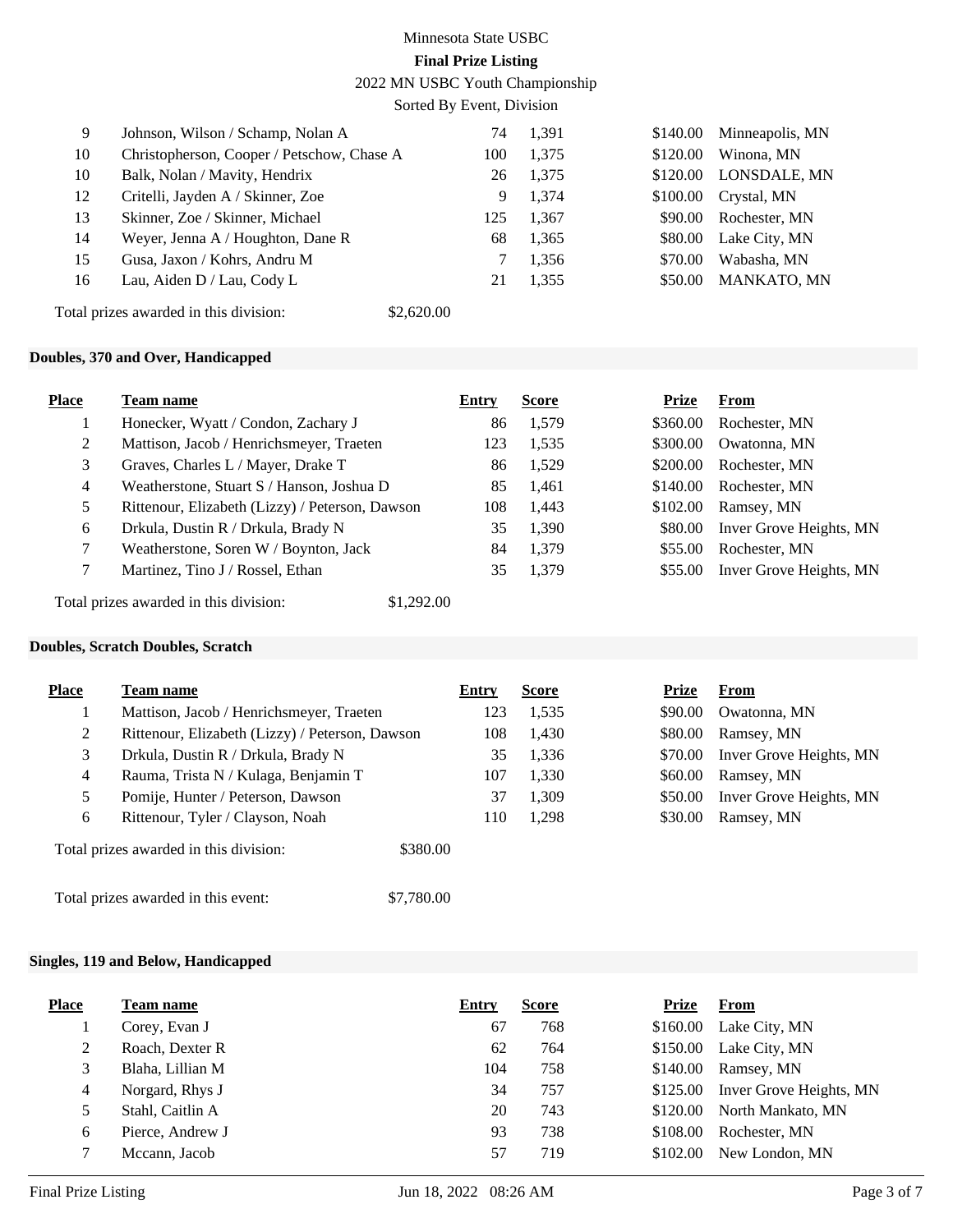2022 MN USBC Youth Championship

Sorted By Event, Division

| 8                    | Jennings, Logan J   | 18 | 714 | \$94.00 | St. Peter, MN           |
|----------------------|---------------------|----|-----|---------|-------------------------|
| 9                    | Ball, Connor        | 66 | 711 | \$88.00 | Lake City, MN           |
| 10                   | Clausen, Lyndon K   | 98 | 704 | \$82.00 | Lake City, MN           |
| 11                   | McLaughlin, Brody D | 13 | 703 | \$76.00 | Lakeville, MN           |
| 12                   | Fick, Nolan E       | 98 | 702 | \$71.00 | Lake City, MN           |
| 13                   | Whetston, Quinn     | 57 | 701 | \$64.00 | New London, MN          |
| 14                   | Boese, Owen T       | 46 | 697 | \$55.00 | MORRISTOWN, MN          |
| 14                   | Meza, Lilliana K    | 31 | 697 | \$55.00 | Inver Grove Heights, MN |
| 16                   | Nolan, Hannah M     | 62 | 696 | \$40.00 | Lake City, MN           |
| 16                   | Selin, Kane D       | 50 | 696 | \$40.00 | Esko, MN                |
| 16                   | Keys, Tatum         | 62 | 696 | \$40.00 | Lake City, MN           |
| 19                   | Schmidt, Emily C    | 20 | 693 | \$31.00 | North Mankato, MN       |
| 20                   | Glomski, Mason D    | 67 | 684 | \$25.00 | Lake City, MN           |
| $\sim$ $\sim$ $\sim$ | .<br>$A + C - C$    |    |     |         |                         |

Total prizes awarded in this division: \$1,666.00

### **Singles, 120 -149, Handicapped**

| <b>Place</b>     | Team name              | <b>Entry</b> | <b>Score</b> | <b>Prize</b> | From               |
|------------------|------------------------|--------------|--------------|--------------|--------------------|
| 1                | Frechette, Zachary P   | 112          | 781          | \$180.00     | Ramsey, MN         |
| $\boldsymbol{2}$ | Eibner, Nicholas       | 10           | 770          | \$170.00     | Owatonna, MN       |
| 3                | Nelson, Tristan        | 57           | 769          | \$130.00     | New London, MN     |
| $\overline{4}$   | Watson, Jacob M        | 21           | 766          | \$115.00     | MANKATO, MN        |
| 5                | Waugh, Mason A         | 101          | 762          | \$107.00     | Medford, MN        |
| 6                | Hoskins, Xander M      | 103          | 761          | \$102.00     | Ramsey, MN         |
| $\tau$           | Oleson, Layton         | 24           | 741          | \$96.00      | NEW PRAGUE, MN     |
| $\,8\,$          | Mitchell, Sean A       | 112          | 728          | \$92.00      | Ramsey, MN         |
| 9                | Copeland, Patrick A    | 124          | 726          | \$87.00      | Bloomington, MN    |
| 10               | Olson, Haley           | 15           | 716          | \$82.00      | St Paul, MN        |
| 11               | Wojcik, Keaton         | 17           | 709          | \$77.00      | Mankato, MN        |
| 12               | Boese, Nathan M        | 46           | 708          | \$73.00      | MORRISTOWN, MN     |
| 13               | Hauck, Quinton         | 56           | 705          | \$65.00      | New London, MN     |
| 13               | Hunt, Tanner M         | 52           | 705          | \$65.00      | Woodbury, MN       |
| 15               | Osterkamp, Carson      | 59           | 701          | \$58.00      | LESTER PRAIRIE, MN |
| 16               | Hill, Luke             | 59           | 699          | \$54.00      | LESTER PRAIRIE, MN |
| 17               | Bushnell, Aleczander J | 48           | 698          | \$49.00      | Esko, MN           |
| 18               | Wojcik, Braxton        | 17           | 697          | \$44.00      | Mankato, MN        |
| 19               | Larson, Tyler D        | 91           | 684          | \$40.00      | Rochester, MN      |
| 20               | Burns, Cc M            | 64           | 680          | \$35.00      | Lake City, MN      |
| 21               | Lau, Aiden D           | 21           | 678          | \$30.00      | MANKATO, MN        |
| 22               | Jensen, Joshua         | 56           | 676          | \$25.00      | New London, MN     |
|                  |                        |              |              |              |                    |

Total prizes awarded in this division: \$1,776.00

### **Singles, 150 - 184, Handicapped**

| <b>Place</b> | Team name               | Entry | <b>Score</b> | Prize | From                    |
|--------------|-------------------------|-------|--------------|-------|-------------------------|
|              | Brabender, Kadin        | 56    | 795          |       | \$200.00 New London, MN |
|              | Stoffel, Breydon W      | 19    | 788          |       | $$180.00$ Mankato, MN   |
|              | Schindeldecker, Brady J | 97    | 775          |       | \$125.00 Lakeville, MN  |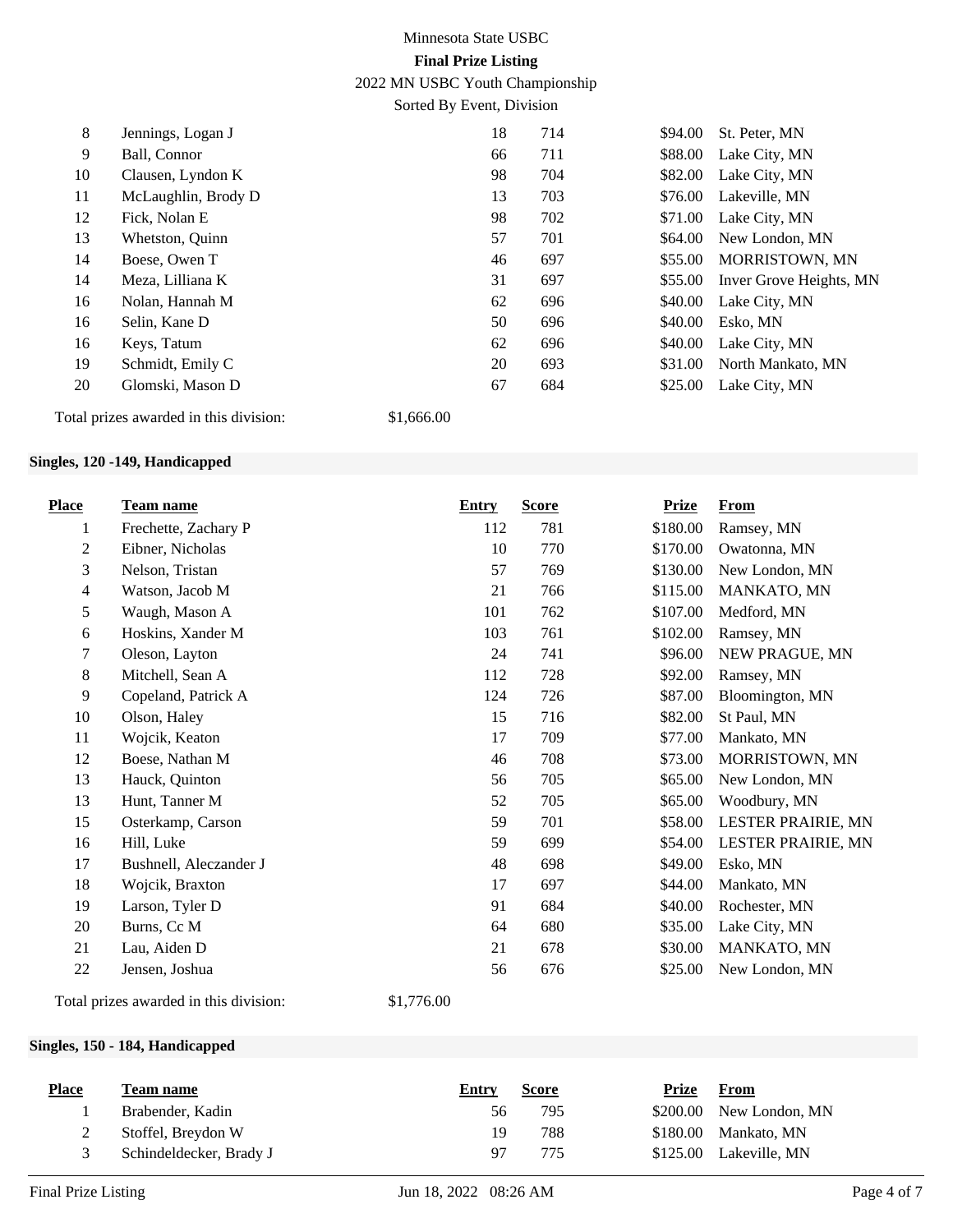2022 MN USBC Youth Championship

Sorted By Event, Division

| $\overline{4}$ | Laqua, Resa J                          | 64             | 770 | \$120.00 | Lake City, MN     |
|----------------|----------------------------------------|----------------|-----|----------|-------------------|
| 5              | Hammond, Chase                         | 76             | 767 | \$109.50 | SARTELL, MN       |
| 5              | Rasmussen, Deangelo J                  | 22             | 767 | \$109.50 | North Mankato, MN |
| 7              | Nolan, Tyler J                         | 69             | 761 | \$107.00 | Lake City, MN     |
| 8              | Hansen, Bradyn T                       | 55             | 760 | \$103.00 | New London, MN    |
| 9              | Olive, Liam R                          | 91             | 758 | \$100.00 | Rochester, MN     |
| 10             | Brisbane, Bryce                        | 109            | 756 | \$95.00  | Ramsey, MN        |
| 11             | Yant, Carl G                           | 113            | 752 | \$90.00  | Ramsey, MN        |
| 12             | Spangenberg, Bailey                    | 44             | 737 | \$86.00  | New Prague, MN    |
| 13             | Kissinger, Colin T                     | 82             | 736 | \$82.00  | SARTELL, MN       |
| 14             | Weatherstone, Stuart S                 | 85             | 735 | \$75.00  | Rochester, MN     |
| 14             | Balk, Nolan                            | 26             | 735 | \$75.00  | LONSDALE, MN      |
| 16             | Schamp, Nolan A                        | 74             | 730 | \$68.00  | Minneapolis, MN   |
| 16             | Jennings, Landon C                     | 18             | 730 | \$68.00  | St. Peter, MN     |
| 18             | Skinner, Zoe                           | $\overline{9}$ | 724 | \$62.00  | Crystal, MN       |
| 19             | Elizondo, Israel I                     | 55             | 719 | \$60.00  | New London, MN    |
| 20             | Burgess, Logan C                       | 19             | 718 | \$54.00  | Mankato, MN       |
| 21             | Mohs, Marissa J                        | 78             | 714 | \$50.00  | SARTELL, MN       |
| 22             | Nolan, Hayden D                        | 11             | 713 | \$45.00  | Owatonna, MN      |
| 23             | Christopherson, Cooper                 | 100            | 697 | \$41.00  | Winona, MN        |
| 24             | Hanson, Brecken                        | 24             | 690 | \$37.00  | NEW PRAGUE, MN    |
| 25             | Bialke, Andrew                         | 76             | 688 | \$35.00  | SARTELL, MN       |
| 26             | Weizenegger, Michael C                 | 106            | 687 | \$30.00  | Ramsey, MN        |
| 27             | Mavec, Kaeden A                        | 119            | 684 | \$25.00  | Virginia, MN      |
|                | Total prizes awarded in this division: | \$2,232.00     |     |          |                   |

### **Singles, 185 and Over, Handicapped**

| <b>Place</b>   | Team name              | <b>Entry</b> | <b>Score</b> | <b>Prize</b> | <b>From</b>             |
|----------------|------------------------|--------------|--------------|--------------|-------------------------|
| 1              | Lau, Cody L            | 21           | 779          | \$160.00     | MANKATO, MN             |
| $\overline{c}$ | Henrichsmeyer, Traeten | 123          | 763          | \$150.00     | Owatonna, MN            |
| 3              | Drkula, Brady N        | 35           | 749          | \$140.00     | Inver Grove Heights, MN |
| 4              | Mattison, Jacob        | 123          | 740          | \$130.00     | Owatonna, MN            |
| 5              | Howe, Zachary T        | 30           | 734          | \$118.00     | Inver Grove Heights, MN |
| 6              | Wolter, Christopher J  | 80           | 723          | \$100.00     | SARTELL, MN             |
| 7              | Mayer, Drake T         | 86           | 715          | \$90.00      | Rochester, MN           |
| 7              | Houghton, Dalton J     | 68           | 715          | \$90.00      | Lake City, MN           |
| 9              | Rittenour, Tyler       | 110          | 710          | \$85.00      | Ramsey, MN              |
| 10             | Kreyer, Brandon M      | 94           | 707          | \$80.00      | Rochester, MN           |
| 11             | Schmid, Branden A      | 51           | 705          | \$75.00      | Hugo, MN                |
| 12             | Hodney, Dylan C        | 111          | 701          | \$60.00      | Ramsey, MN              |
| 12             | Kohrs, Andru M         | 7            | 701          | \$60.00      | Wabasha, MN             |
| 12             | Rauma, Trista N        | 107          | 701          | \$60.00      | Ramsey, MN              |
| 15             | Watson, Wayne W        | 32           | 692          | \$50.00      | Inver Grove Heights, MN |
| 16             | Royals, Tory J         | 74           | 684          | \$40.00      | Minneapolis, MN         |
| 17             | Moore, Miller M        | 94           | 680          | \$30.00      | Rochester, MN           |
| 17             | Condon, Zachary J      | 86           | 680          | \$30.00      | Rochester, MN           |
| 17             | Graves, Charles L      | 86           | 680          | \$30.00      | Rochester, MN           |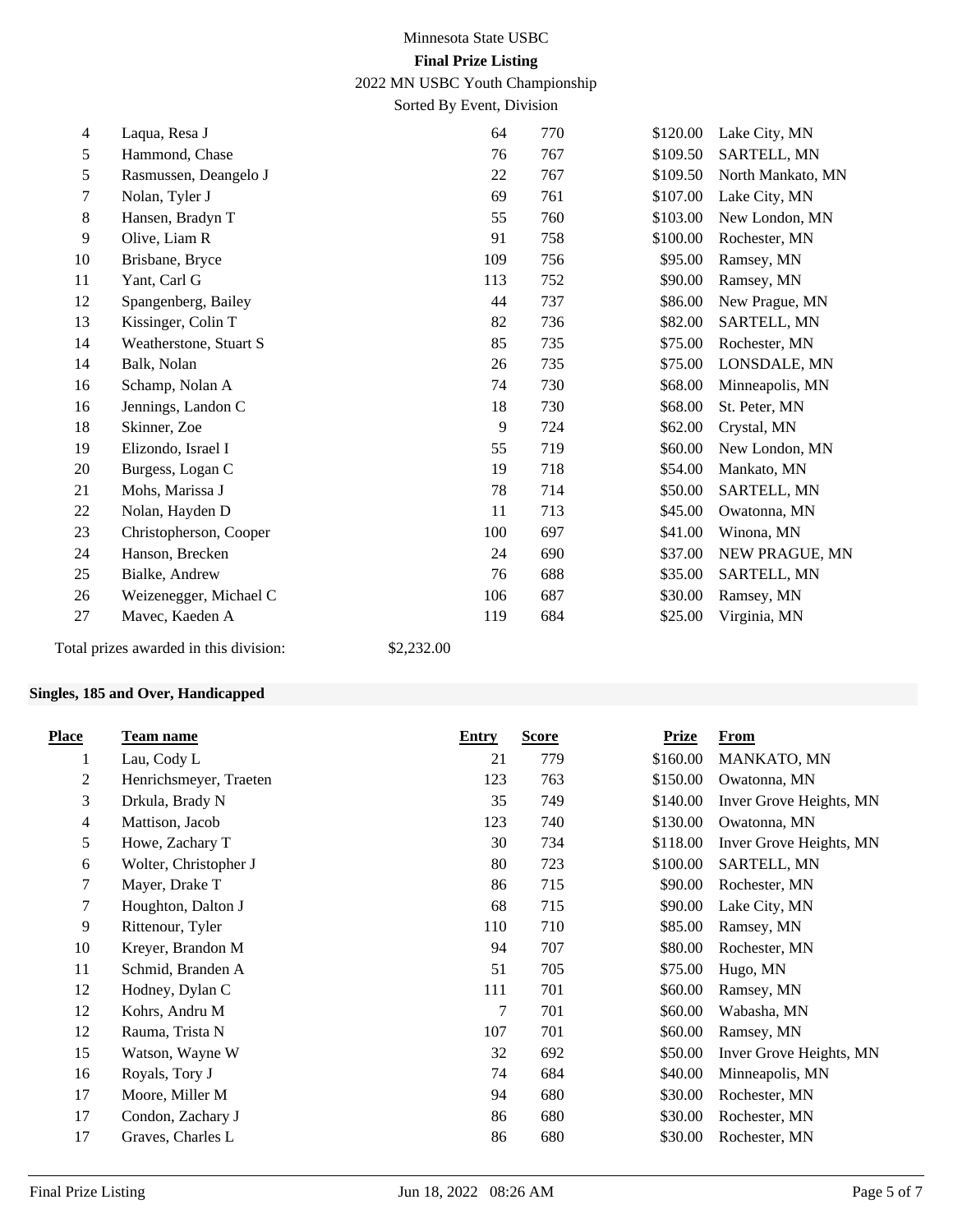# Minnesota State USBC **Final Prize Listing** 2022 MN USBC Youth Championship

Sorted By Event, Division

Total prizes awarded in this division: \$1,578.00

### **Singles, Scratch Singles, Scratch**

| <b>Place</b>                        | Team name                              | <b>Entry</b> | <b>Score</b> | Prize   | <b>From</b>             |
|-------------------------------------|----------------------------------------|--------------|--------------|---------|-------------------------|
|                                     | Henrichsmeyer, Traeten                 | 123          | 763          | \$80.00 | Owatonna, MN            |
| 2                                   | Drkula, Brady N                        | 35           | 749          | \$70.00 | Inver Grove Heights, MN |
| 3                                   | Mattison, Jacob                        | 123          | 740          | \$55.00 | Owatonna, MN            |
| $\overline{4}$                      | Rauma, Trista N                        | 107          | 701          | \$40.00 | Ramsey, MN              |
| $\overline{4}$                      | Kohrs, Andru M                         | 7            | 701          | \$40.00 | Wabasha, MN             |
| 6                                   | Stoffel, Breydon W                     | 19           | 697          | \$20.00 | Mankato, MN             |
|                                     | Total prizes awarded in this division: | \$305.00     |              |         |                         |
| Total prizes awarded in this event: |                                        | \$7,557.00   |              |         |                         |

#### **All Events, Handicap All Events B, Handicapped**

| <b>Place</b>   | <b>Team name</b>       | <b>Entry</b> | <b>Score</b> | <b>Prize</b> | <b>From</b>             |
|----------------|------------------------|--------------|--------------|--------------|-------------------------|
| 1              | Corey, Evan J          | 67           | 2,348        | \$100.00     | Lake City, MN           |
| $\overline{2}$ | Hansen, Bradyn T       | 55           | 2,336        | \$90.00      | New London, MN          |
| 3              | Henrichsmeyer, Traeten | 123          | 2,275        | \$81.00      | Owatonna, MN            |
| $\overline{4}$ | Boese, Nathan M        | 46           | 2,258        | \$75.00      | MORRISTOWN, MN          |
| 5              | Hunt, Tanner M         | 52           | 2,241        | \$69.00      | Woodbury, MN            |
| 6              | Mitchell, Sean A       | 112          | 2,225        | \$65.00      | Ramsey, MN              |
| $\tau$         | Brabender, Kadin       | 56           | 2,219        | \$62.00      | New London, MN          |
| 8              | Olive, Liam R          | 91           | 2,218        | \$60.00      | Rochester, MN           |
| 9              | Weatherstone, Stuart S | 85           | 2,215        | \$55.00      | Rochester, MN           |
| 9              | Wojcik, Braxton        | 17           | 2,215        | \$55.00      | Mankato, MN             |
| 11             | Wojcik, Keaton         | 17           | 2,213        | \$53.00      | Mankato, MN             |
| 12             | Norgard, Rhys J        | 34           | 2,211        | \$50.00      | Inver Grove Heights, MN |
| 13             | Roach, Dexter R        | 66           | 2,191        | \$45.00      | Lake City, MN           |
| 14             | Frechette, Zachary P   | 112          | 2,183        | \$44.00      | Ramsey, MN              |
| 15             | Stoffel, Breydon W     | 19           | 2,180        | \$40.00      | Mankato, MN             |
| 15             | Kreyer, Brandon M      | 94           | 2,180        | \$40.00      | Rochester, MN           |
| 17             | Colligan, Alexander L  | 92           | 2,158        | \$36.00      | Rochester, MN           |
| 18             | Critelli, Jayden A     | 9            | 2,156        | \$32.00      | Crystal, MN             |
| 19             | Watson, Jacob M        | 21           | 2,144        | \$30.00      | MANKATO, MN             |
| 20             | Honecker, Wyatt        | 86           | 2,143        | \$28.00      | Rochester, MN           |
| 20             | Mattison, Jacob        | 123          | 2,143        | \$28.00      | Owatonna, MN            |
| 22             | Bushnell, Aleczander J | 48           | 2,139        | \$27.00      | Esko, MN                |
| 23             | Ball, Connor           | 66           | 2,138        | \$25.00      | Lake City, MN           |
| 24             | Whetston, Quinn        | 57           | 2,134        | \$20.00      | New London, MN          |

Total prizes awarded in this division: \$1,210.00

### **All Events, Handicap All Events G, Handicapped**

**Place Team name Entry Score Prize From**